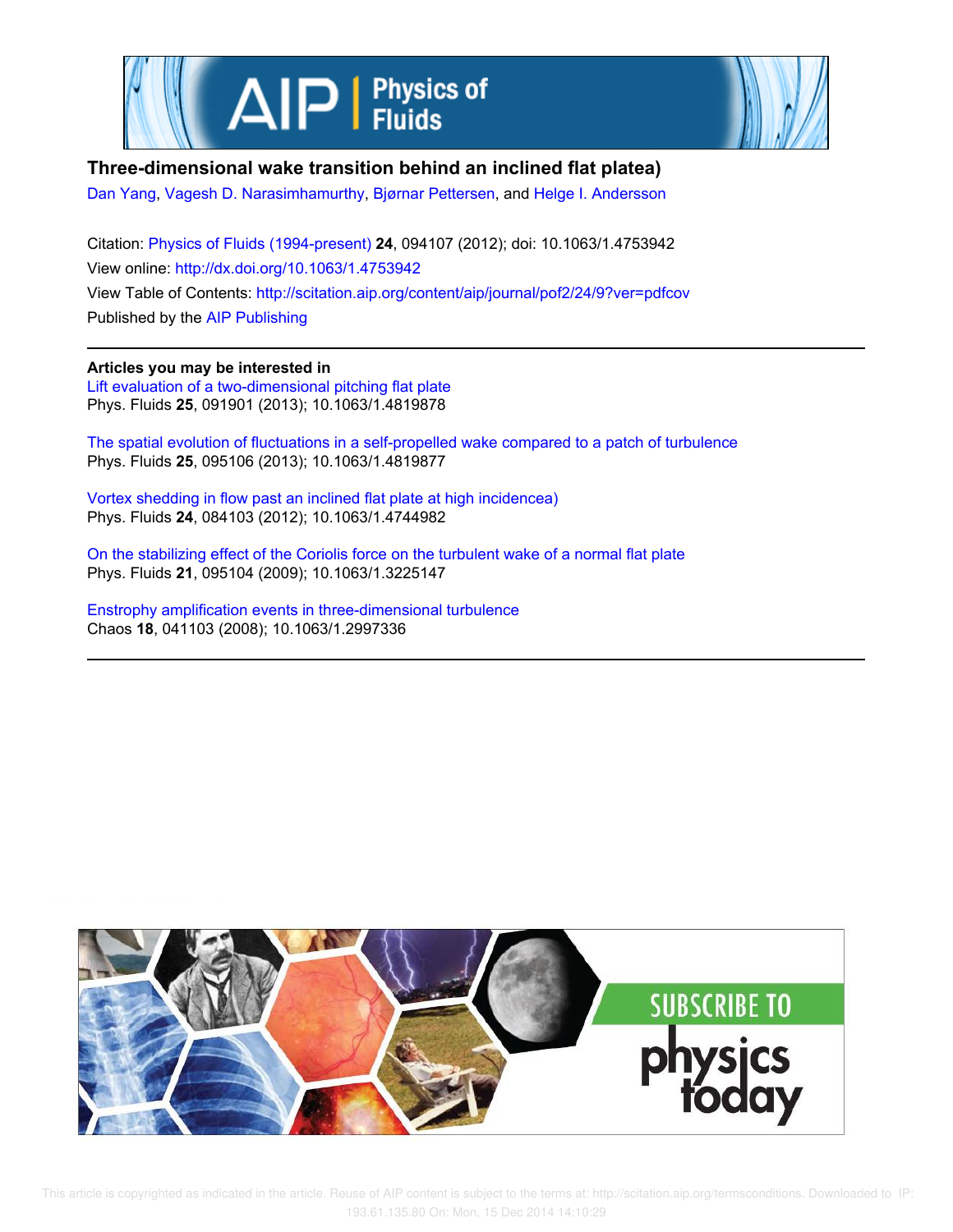# **Three-dimensional wake transition behind an inclined flat platea)**

Dan Yang,<sup>1,b)</sup> Vagesh D. Narasimhamurthy,<sup>2</sup> Bjørnar Pettersen,<sup>1</sup> and Helge I. Andersson<sup>2</sup> <sup>1</sup>*Department of Marine Technology, Norwegian University of Science and Technology, Trondheim NO-7491, Norway* <sup>2</sup>*Department of Energy and Process Engineering, Norwegian University of Science and Technology, Trondheim NO-7491, Norway*

(Received 3 March 2012; accepted 25 July 2012; published online 26 September 2012)

Transition phenomena in the wake of a flat plate at  $25^{\circ}$  angle of attack are investigated by means of three-dimensional computer simulations. The Strouhal number versus Reynolds number relationship was determined for *Re* from 275 to 800. The Strouhal number turned out to be independent of the Reynolds number for *Re* > 400 and distinctly lower than that reported from recent two-dimensional simulations. A first subharmonic frequency was detected already at  $Re = 300$ , at which the originally two-dimensional wake also became three-dimensional. The spanwise wavelength of the most energetic three-dimensional mode turned out to be about two times the projected width of the plate and almost independent of *Re*. The complexities of the vortex shedding increased gradually with increasing Reynolds number until a turbulent-like state with a continuous spectrum of spanwise scales was found. However, while a strict spanwise periodicity was observed for *Re* = 350, a more irregular wake topology occurred at  $Re = 325$  with two distinctly different spanwise wavelengths along the span of the plate. The spectral energy of the subharmonic frequency of the longer of these wavelengths was the dominating one. © 2012 American Institute of Physics. [http://dx.doi.org/10.1063/1.4753942]

### **I. INTRODUCTION**

The bluff body wake flow is a topic of both theoretical and practical importance, due to its relevance in numerous engineering applications. Flow past an inclined flat plate, which represents a high-lift body flow, has proved to be a good choice to represent similar flow features as of both airfoils and hydrofoils.<sup>1,2</sup> The plate inclined at a high angle of attack could provide high lift on the body. The massively separated flow comprises rich dynamic features such as vortex shedding and fluctuating drag and lift forces. These events may lead to flow-induced vibrations, noise generation, and turbulent mixing.

Even behind strictly two-dimensional (2D) bodies, e.g., infinitely long cylinders, the wake flow remains two-dimensional only up to a certain Reynolds number, above which the flow becomes susceptible to three-dimensional (3D) instabilities. This inception of three-dimensionalization of the flow field represents the first stage of a complex transition scenario, which eventually leads to a fully developed turbulent wake. Numerous investigations have been performed in this area experimentally, analytically, and numerically.

Square and circular cylinders are the most commonly used geometries to study the wake transition. The resulting wakes have been investigated and reported in detail by Williamson, $3-6$ Barkley and Henderson,<sup>7</sup> Zhang *et al.*,<sup>8</sup> Luo *et al.*,<sup>9,10</sup> and Tong *et al.*<sup>11</sup> Briefly, the square and circular

1070-6631/2012/24(9)/094107/17/\$30.00 **24**, 094107-1 -

<sup>C</sup> 2012 American Institute of Physics

 $a$ )This paper is a substantially expanded and refined version of a paper presented by the first author at the 13th European Turbulence Conference (ETC-13) held in Warsaw, Poland, September 2011.

b)dan.yang@ntnu.no.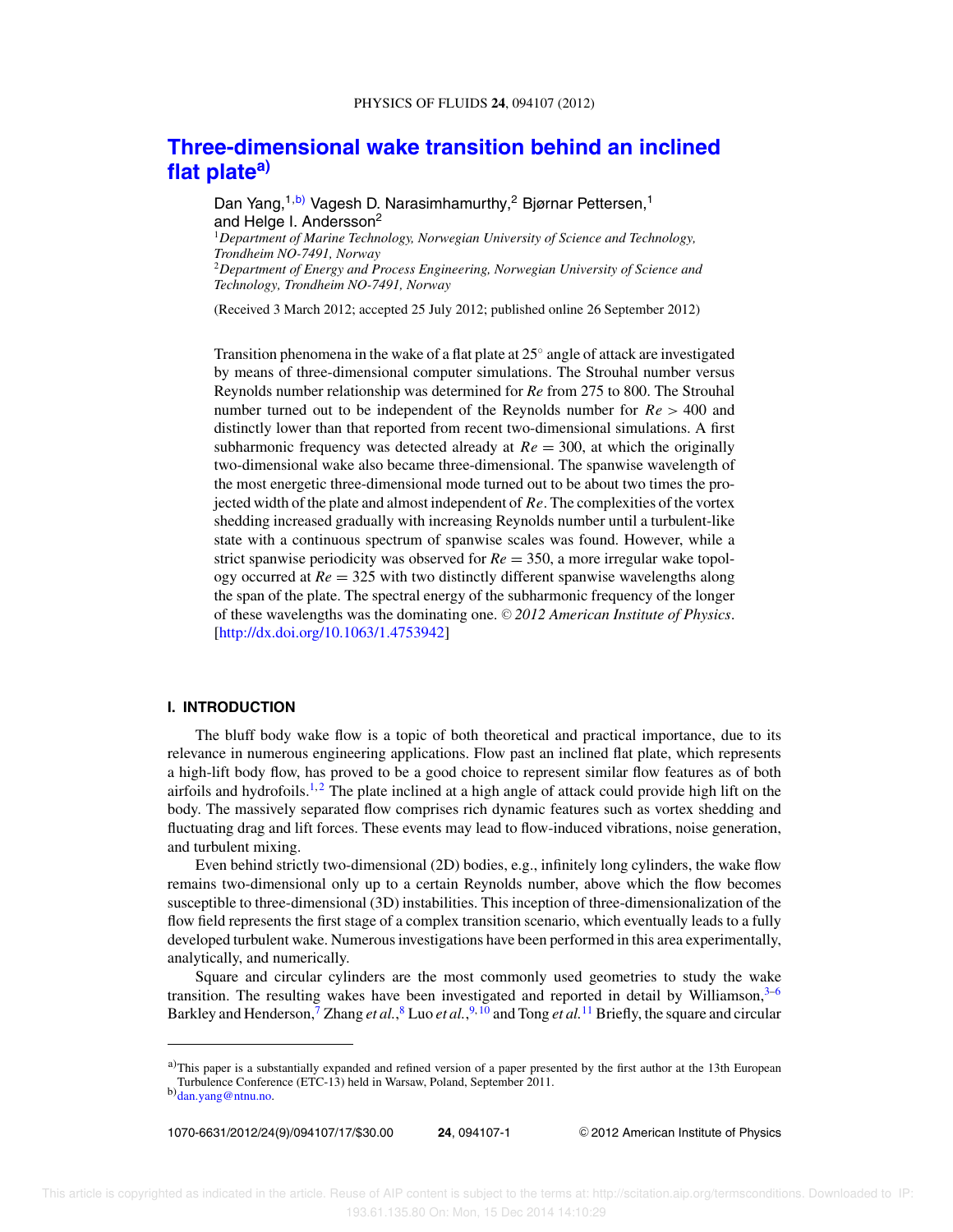094107-2 Yang et al. Phys. Fluids **24**, 094107 (2012)



FIG. 1. Schematic representation of mode A and mode B instabilities between rollers. The vortex tubes aligned with the *y*-axis are von Kármán-type roller cells which arise when the near-wake undergoes a Hopf-bifurcation. Adapted from Refs. 14 and 6.

cylinder' wake transition both involves two modes of small-scale three-dimensional instabilities, called mode A and mode B. The critical Reynolds numbers for the inception of these instability modes were identified through the determination of discontinuities in the *St* − *Re* curves.

For square cylinder wakes, critical Reynolds numbers of  $162$  and  $190<sup>12</sup>$  were found for transitions to mode A and mode B instabilities, respectively. These critical Reynolds numbers are lower than their circular cylinder counterparts, which are approximately 188–190 and 230–260<sup>5,7,8,13</sup> for mode A and mode B. The observed spanwise wavelengths for the two modes in square cylinder wakes  $(5.22D \text{ and } 1.2D^{12} \text{ for mode A and mode B, respectively, where D is the side length of the square$ cylinder) are longer than their counterparts in circular cylinder flows (3–4 *D* and 0.8–1 *D*, respectively, where *D* is the cylinder diameter). Tong *et al.*<sup>11</sup> investigated the transition phenomena in the wake of an inclined square cylinder, in which mode A and B are present at all six different angles of attack investigated, and the spanwise wavelength shows an angle of attack dependence.

In addition to the spanwise wavelength difference, the streamwise vortex structures in these two dominant modes are quite different, as shown in Fig. 1. In mode A instabilities, vortex loops are formed by drawing away from the rollers at certain spanwise locations.<sup>5</sup> In mode B instabilities, rib-like streamwise counter-rotating vortex loops form the in-line arrangement between the rollers. These structures are distinctly different from mode A instabilities.

Unlike the case of circular or elliptic cylinders, the flow past an inclined flat plate is characterized by fixed separation points at the two edges. The previous works on flow past a flat plate are more focused on the high Reynolds number range and show scarcely relevance to the threedimensional transition in the wake. For example, one of the earliest experiments performed by Fage and Johanson<sup>15</sup> over a wide range of angles of attack, at Reynolds number of  $1.5 \times 10^5$ , showed that the Strouhal number associated with the vortex shedding scales with the projected width of the plate normal to the incident free-stream. Lam and Leung<sup>16</sup> gave detailed velocity fields obtained with particle-image velocimetry at successive phases of a vortex shedding cycle at angle of attack  $20^\circ \sim 30^\circ$ , at Reynolds number around 5300.

Flow past a normal flat plate is a common configuration which has been investigated extensively such as Refs.  $17-22$ . According to the short review of Thompson *et al.*<sup>23</sup> the flow past a flat plate with width *d* normal to the flow undergoes a transition to the two unstable modes at a Reynolds number around 105-110 and 125, with wavelengths of approximately 5–6*d* and 2*d* for the two modes.

In the present work, the transition behavior of flow past an inclined flat plate in the Reynolds number range 275–800 is investigated. The angle of attack is chosen as 25° as in Ref. 24. Their twodimensional simulations show that the transition route from laminar to chaotic flow is particularly complicated at an angle of attack around  $20^{\circ}-30^{\circ}$ , which therefore motivate a further focus on the attack angle 25◦ . Nevertheless, two-dimensional simulations are not the proper candidates to employ while investigating three-dimensional wake transition. The present study is therefore aimed at investigating the data resulting from a fully resolved direct numerical simulation. Some sample results were presented at the 13th European Turbulence Conference.<sup>25</sup> The three-dimensional simulations to be presented in this paper show very complex instabilities at angle of attack  $25°$ .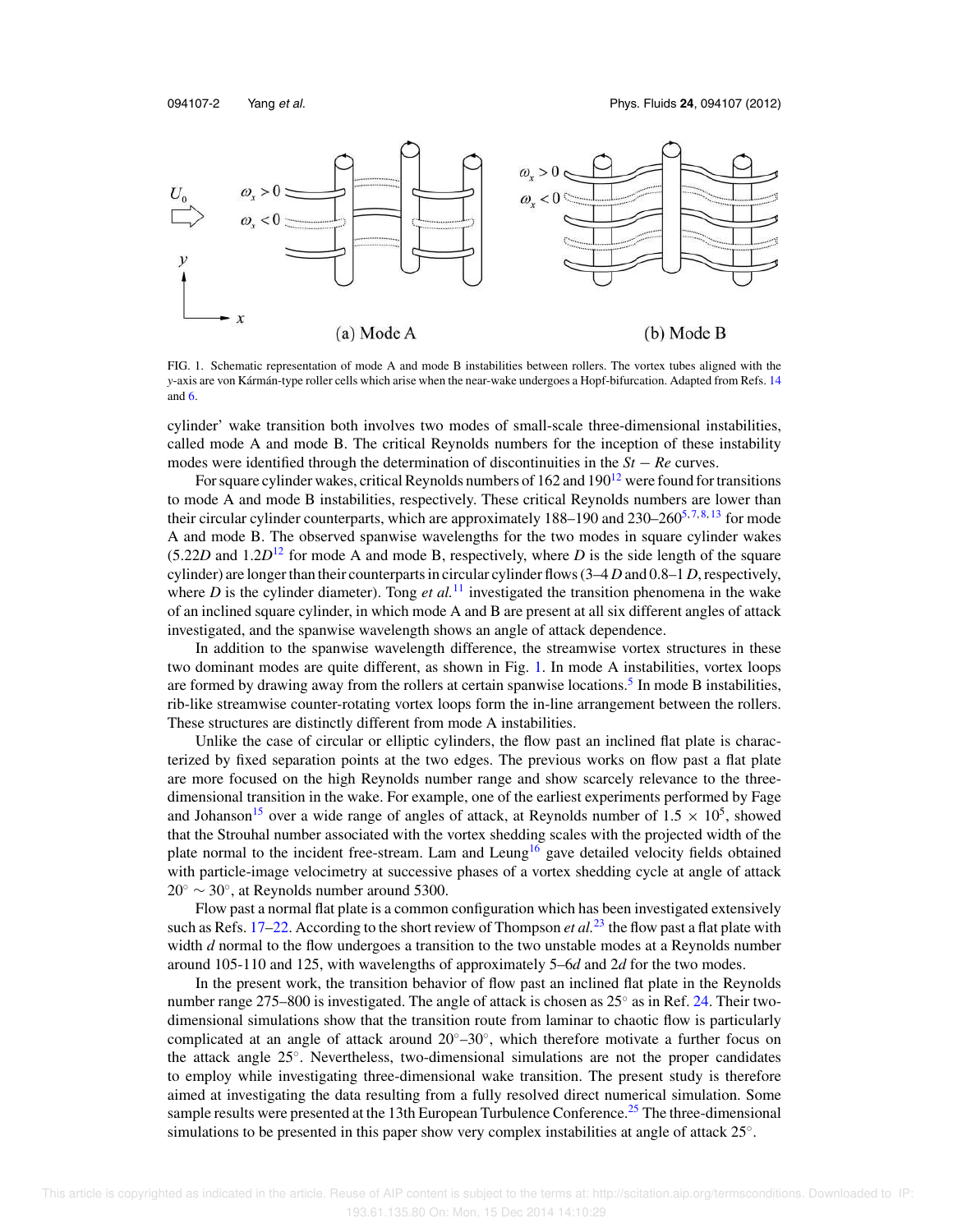

FIG. 2. Sketch of free stream past an inclined flat plate.

This paper is organized as follows: Sec. II presents the flow problem and numerical method used. Section III first illustrates the *St* − *Re* relationship from the series of simulations and then the instantaneous vortex structures for different Reynolds numbers. At the end of Sec. III, the spanwise wavelengths are measured from the velocity signals. Finally, Sec. IV presents a brief conclusion.

#### **II. FLOW PROBLEM AND NUMERICAL IMPLEMENTATIONS**

We consider the incompressible flow past a flat plate inclined to a uniform free stream, as shown in Fig. 2. The Reynolds number defined in this paper is  $Re = U_0 d/v$ , where  $U_0$  is the free stream velocity, *d* is the plate width, and ν is the kinematic viscosity. The thickness of the plate is 0.02*d* and the angle of attack is  $\alpha$ . We also define the effective Reynolds number  $Re' = U_0 d \sin \alpha / \nu$  and the Strouhal numbers  $St = fd / U_0$  and  $St' = fd \sin \alpha / U_0$  for future use, where f is the dominant wake frequency. The non-dimensional 3D Navier-Stokes equations are expressed as

$$
\frac{\partial u_i}{\partial x_i} = 0,\t\t(1)
$$

$$
\frac{\partial u_i}{\partial t} + u_j \frac{\partial u_i}{\partial x_j} = -\frac{\partial p}{\partial x_i} + \frac{1}{Re} \frac{\partial^2 u_i}{\partial x_j \partial x_j},\tag{2}
$$

and are solved directly in time and three-dimensional space. The flow field is described in a Cartesian coordinate system where *x* is aligned with the free stream direction, *y* is along the span of the plate, and *z* is normal to the free stream.

The governing equations are discretized in space by means of the finite-volume method with the grid arranged staggered. The spatial discretization of the convective and diffusive fluxes is based on second-order central differences. The momentum equations are advanced in time by fractional time stepping using a third-order Runge-Kutta scheme in combination with an iterative strongly implicit procedure (SIP) solver for the Poisson equation of pressure. The surface of the arbitrarily inclined plate does not coincide with the Cartesian grid points. To this end, an immersed boundary technique is used. The plate geometry is represented by a triangular mesh. The immersed boundary technique provides a smooth representation of the body surface by using third-order accurate least-squares interpolation for the interface cells.<sup>26</sup> The validation of our code for a normal flat plate has been done in Ref. 20.

The computational domain is  $25d \times 6d \times 15d$  in *x*-, *y*-, and *z*-directions, respectively. The upstream and downstream domain sizes are 5*d* and 20*d* with respect to the mid-point of the front face of the plate. The number of grid points is  $576 \times 72 \times 450$  with the smallest grid size 0.005*d* around the plate surface. The time step in the simulations is  $0.001d / U_0$ . The domain size and grid convergence study can be found in Ref. 27.

At the inlet, a uniform free stream velocity profile ( $u = U_0$ ,  $v = w = 0$ ) is assumed. At the outlet boundary, the Neumann boundary condition  $(\partial u_i / \partial x = 0)$  is used for all the velocity components. No-slip conditions are prescribed all along the plate surface. At the top and bottom boundaries, we adopt the slip-wall condition ( $\partial u / \partial z = \partial v / \partial z = \partial p / \partial z = 0$ ,  $w = 0$ ). In the spanwise direction,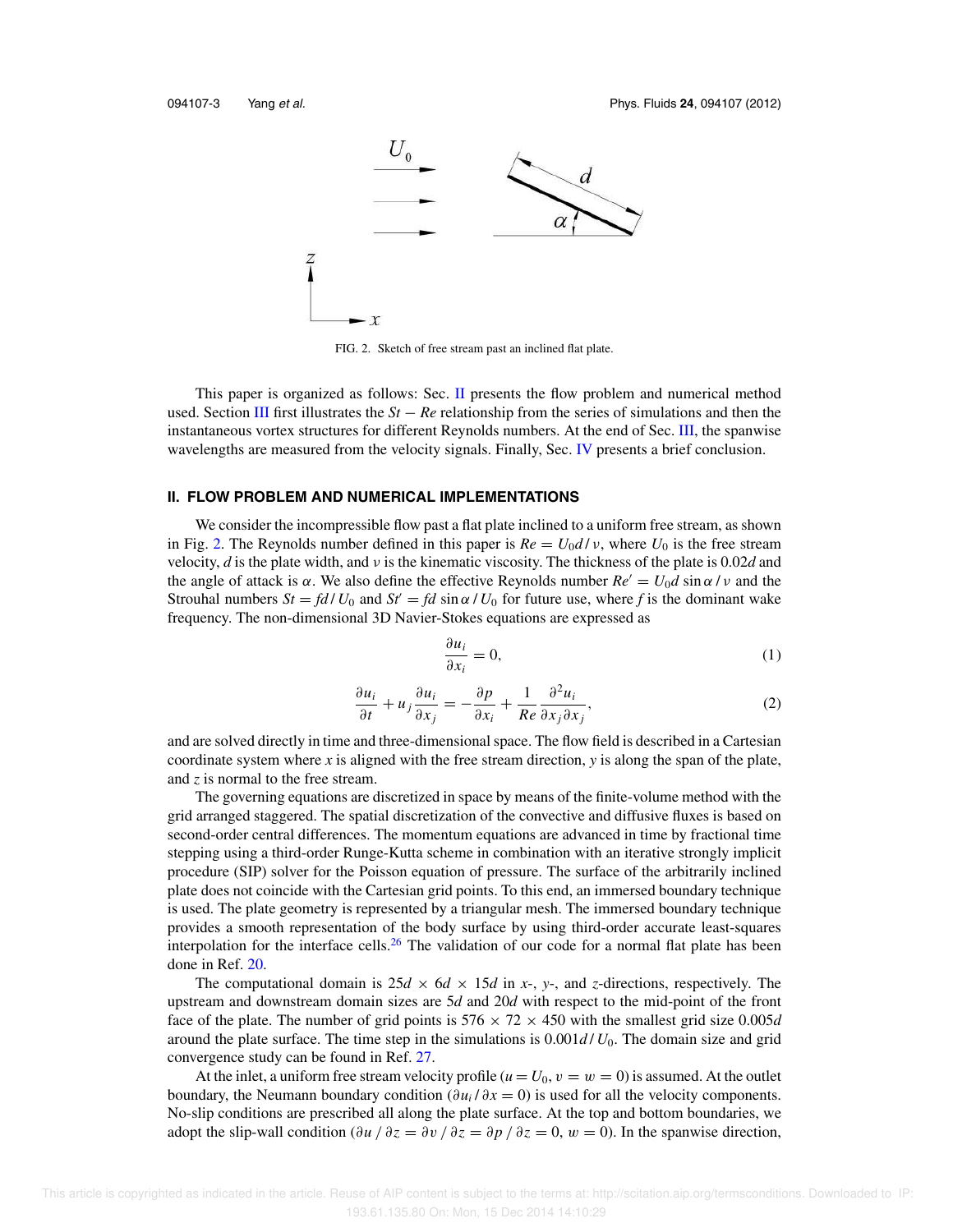

FIG. 3. (a) The *St* − *Re* relationship in the wake of an inclined flat plate. The open symbols represent data from the present 3D simulations while the filled symbols are from the 2D simulations by Zhang *et al.*<sup>24</sup> (b) The *St*′ <sup>−</sup> *Re*′ relationship compared with the  $St - Re$  relationship in the wake of a circular cylinder.

periodic boundary conditions are imposed. The simulations are integrated in time for 1000 nondimensional time units, which correspond to around 380 vortex shedding cycles at *Re* = 300 and 38 low-frequency modulations at  $Re = 400$ .

#### **III. RESULTS AND DISCUSSION**

A series of direct numerical simulations in three dimensions are performed over a range of Reynolds numbers from 275 to 800 for one particular angle of attack,  $\alpha = 25^\circ$ . Our primary focus of attention is on the lower part of this *Re*-range, i.e., *Re* ≤ 400. The results to be presented aim to elucidate the three-dimensional nature of the transition process. The frequencies that appear in Sec. III are dimensionless values.

## **A. St** − **Re relation and velocity-time traces in the wake**

The *St* − *Re* relation in the Reynolds number range investigated is shown in Fig. 3. For comparison, the 2D numerical data of Zhang *et al.*<sup>24</sup> are also plotted in Fig. 3(a). The discrepancy in the *St* data arises as the Reynolds number is increased above approximately 400 where the 2D simulations give higher shedding frequencies. The dominant frequencies beyond  $Re = 400$  are approximately equal to 0.4, which becomes 0.169 based on the projected width  $d' = d \sin \alpha$ , over an effective Reynolds number range of  $169 \sim 338$ . These results are close to the normal flat plate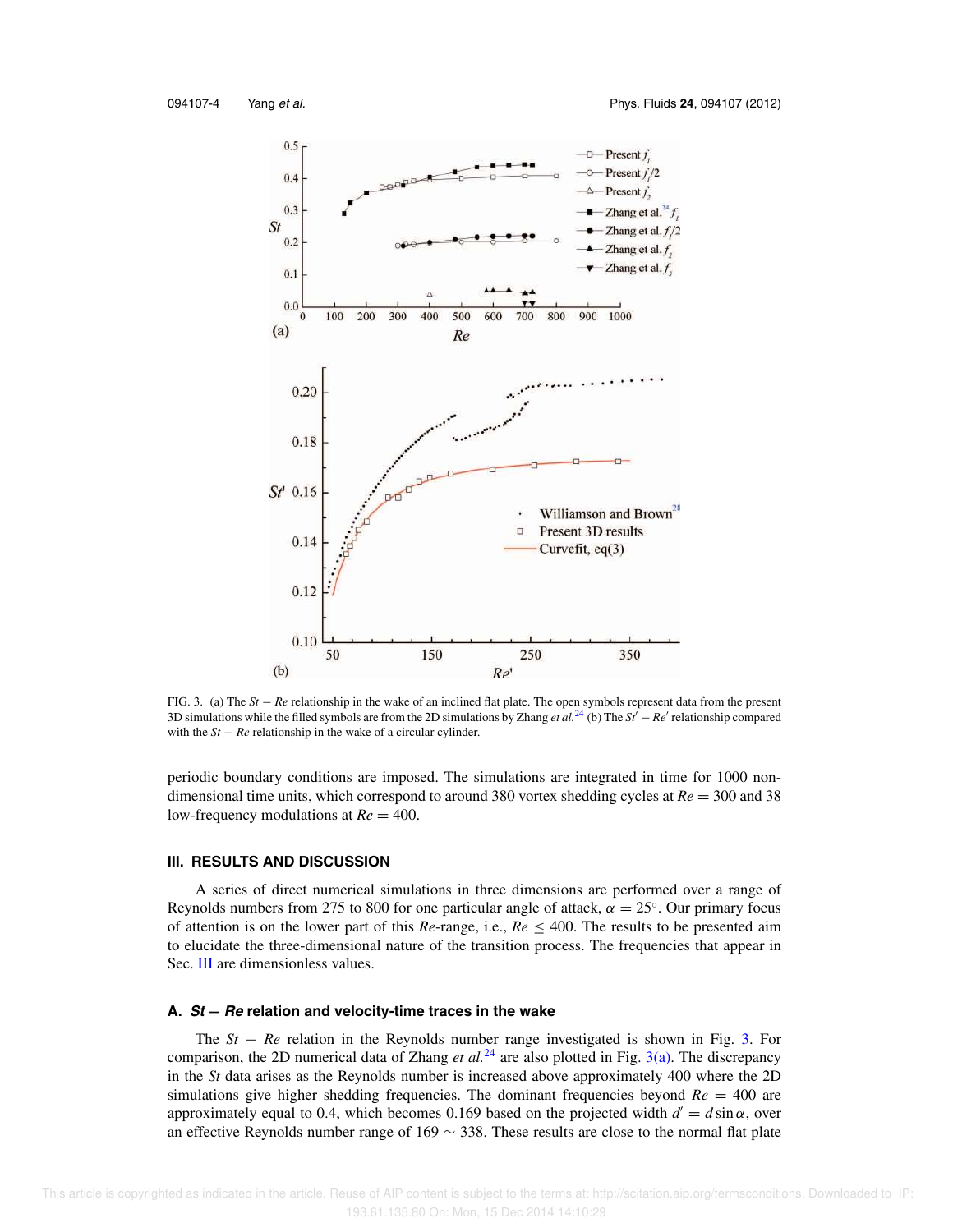simulations by Najjar and Balachandar,<sup>17</sup> Saha,<sup>21</sup> and Narasimhamurthy and Andersson,<sup>20</sup> in which the dominant frequencies are  $0.161 \sim 0.168$ .

Figure  $3(b)$  summarizes the  $St' - Re'$  relation which is based on the projected width and compared with the  $St - Re$  relationship in the wake of a circular cylinder.<sup>28</sup> The curve fit for the present results could be written as an expansion in  $(1/\sqrt{Re'})$ , i.e.,

$$
St' = 0.162 + \frac{0.5111}{\sqrt{Re'}} - \frac{5.773}{Re'},
$$
\n(3)

which is similar to the curvefit for both experimental and numerical  $St - Re$  relationships<sup>28</sup> in the wake of a circular cylinder.

In the present simulations, 3D effects appear between  $Re = 275$  and  $Re = 300$ , and at the same time the subharmonic frequency  $f_1 / 2$  is excited. This explains why the present data depart from the 2D simulations by Zhang *et al.*<sup>24</sup> This subharmonic frequency is also excited in the 2D simulations, but then at  $Re = 320$ .

To gain further insight into the wake transition phenomena, the velocity-time traces and the spectra at some different Reynolds numbers are examined in more detail. The streamwise and crosswise location of the sampling points in Figs.  $4-8$  are  $x/d = 6.0$ ,  $z/d = 8.0$ . Figure 4 shows spectra of the velocity components at  $Re = 350$ . At this Reynolds number the subharmonic  $f_1/2$ frequency is excited, as evident in Fig. 4(b). This subharmonic is also observed in the spectrum of the spanwise velocity component in Fig.  $4(a)$ , where also peaks corresponding to  $3f<sub>1</sub>/2$  can be discerned.

Figure 5 shows time traces of the spanwise velocity component at the points located at the frequency wave crests and the wave troughs, in Fig. 4(a). The spanwise velocity oscillates regularly with time at the frequency wave crest (Fig.  $5(a)$ ), whereas at the wave trough, the oscillation amplitude of the velocity is substantially smaller and more irregular (Fig.  $5(b)$ ).

At  $Re = 325$ , the spectral energy of the  $f_1/2$  subharmonic is not regularly distributed along the span of the plate as it is at  $Re = 350$ . For the spanwise velocity component, it reduces considerably in the region  $4 \lesssim y/d \lesssim 5$  (Fig. 6(a)). The dramatic reduction of the frequency peaks associated with the first subharmonic  $f_1/2$  is caused by a yet unexplained suppression of the streamwise-oriented vortices or braids which connect neighboring von Kármán vortex cells, as depicted in Fig. 1. This phenomenon will be further discussed in Subsection III B.

As the Reynolds number is increased in the 2D simulations of Zhang *et al.*,<sup>24</sup> two- and threefrequency (*f*<sup>2</sup> and *f*3) quasi-periodic flow states are generated, for instance, at *Re* = 600 and *Re* = 700. The appearance of these multiple basic frequencies occurs at  $Re = 400$  in the present 3D simulations and a wideband spectrum near the  $f_1$  / 2 frequency appears. Figure 7(a) shows the spanwise averaged power spectrum of the crosswise velocity component at *Re* = 400, in which a second basic frequency  $f_2$  is excited. Spectral peaks in Fig. 7(a) occur as linear combinations  $m_1(f_1/2) + m_2f_2$  of the two basic frequencies with  $m_1$  and  $m_2$  as integers.<sup>24</sup> It is noteworthy that frequencies corresponding to  $m_2 = 0$  and  $m_1 = 1, 2, 3$ , and 4 are quite energetic, the latter of which is twice the basic von Kármán frequency  $f_1$ . The frequencies found in Fig. 7(a) depend on the different kinds of streamwise and spanwise vortices in the wake. This phenomenon can be connected to the three-dimensional study of Mittal and Balachandar<sup>29</sup> for flow past a circular cylinder. In their study, hairpin structures were formed out of the spanwise rollers. This behavior is associated with the subharmonic frequency in the wake.

Figure 7(b) compares the wideband spectra of spanwise velocity at higher *Re* with the simple two-frequency spectrum at  $Re = 350$ . Figure 8 presents the frequency spectrum along the spanwise direction at  $Re = 400$ . The amplitude variation shows a spanwise modulation with multiple length scales. Comparisons with the corresponding plots in Figs.  $4(a)$  and  $6(a)$  show that the threedimensionalization of the wake at  $Re = 400$  is significantly more irregular than at the somewhat lower Reynolds numbers. However, while the spanwise modulation of the velocity field turned out to be regular at  $Re = 350$ , an irregular modulation was found at  $Re = 325$ . While flow complexities normally increase with *Re*, the flow or wake instabilities need not vary with *Re* in a linear fashion. Instabilities are known to occur in a specific Reynolds number window and are generally weak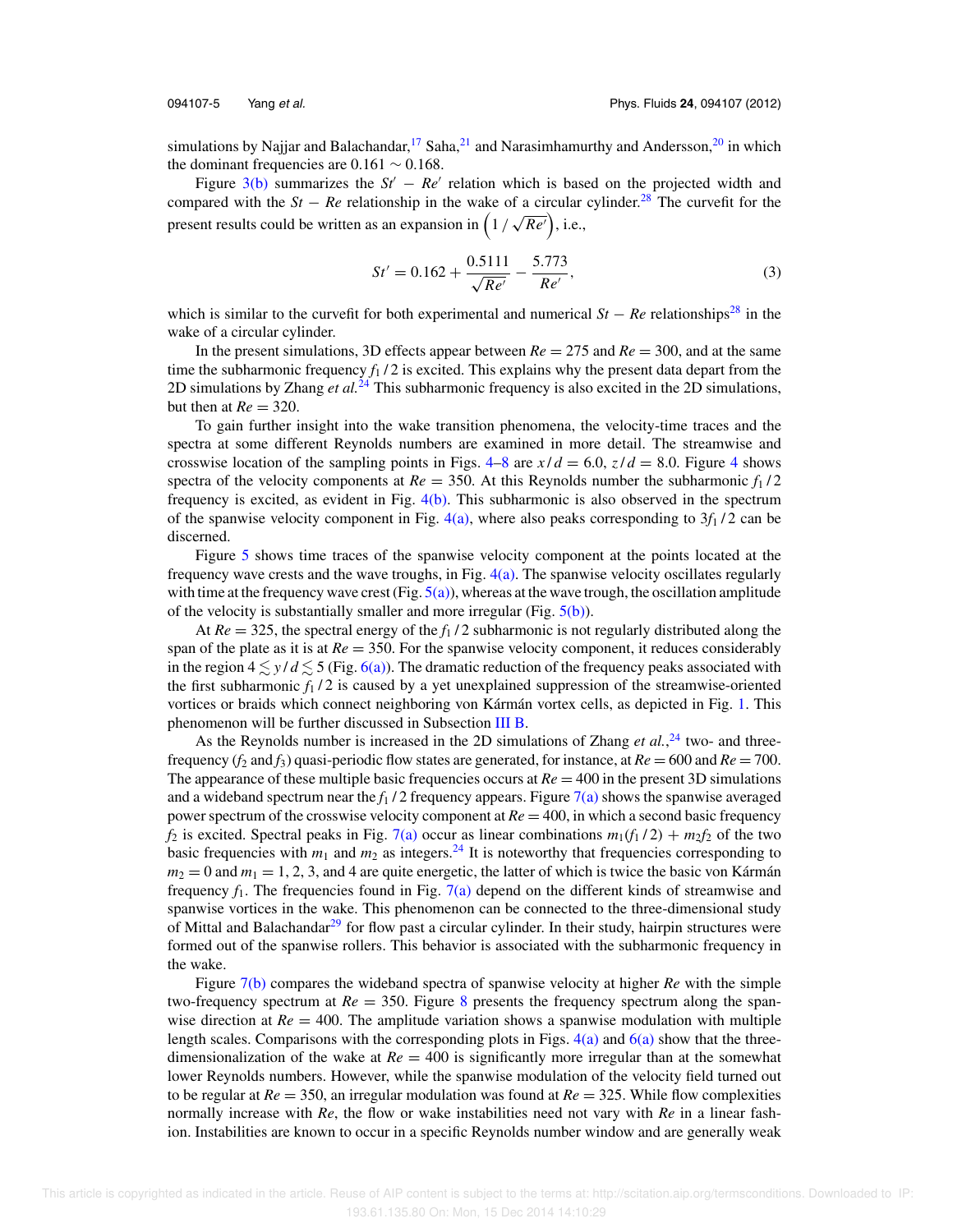

FIG. 4. Spanwise variation of the spectral energy of the wake velocities at  $Re = 350$ . (a) Spanwise velocity component v; (b) crosswise velocity component w. The lines on the peaks demonstrate the frequency spectral energy oscillation.

during the early stage and gradually stabilize with increasing *Re*. For example, during the changeover of eddy-shedding mode from mode A to mode B in a circular cylinder wake, i.e., in the *Re* range of 230–260, the wake is known to be more unstable than at  $Re = 300$ , where the wake has re-stabilized under the mode B regime.

## **B. Instantaneous vortex structures**

In this section, three-dimensional vortex structures formed in the wake of the inclined flat plate are investigated in detail. At *Re* = 350, the regular streamwise-oriented vortical structures, also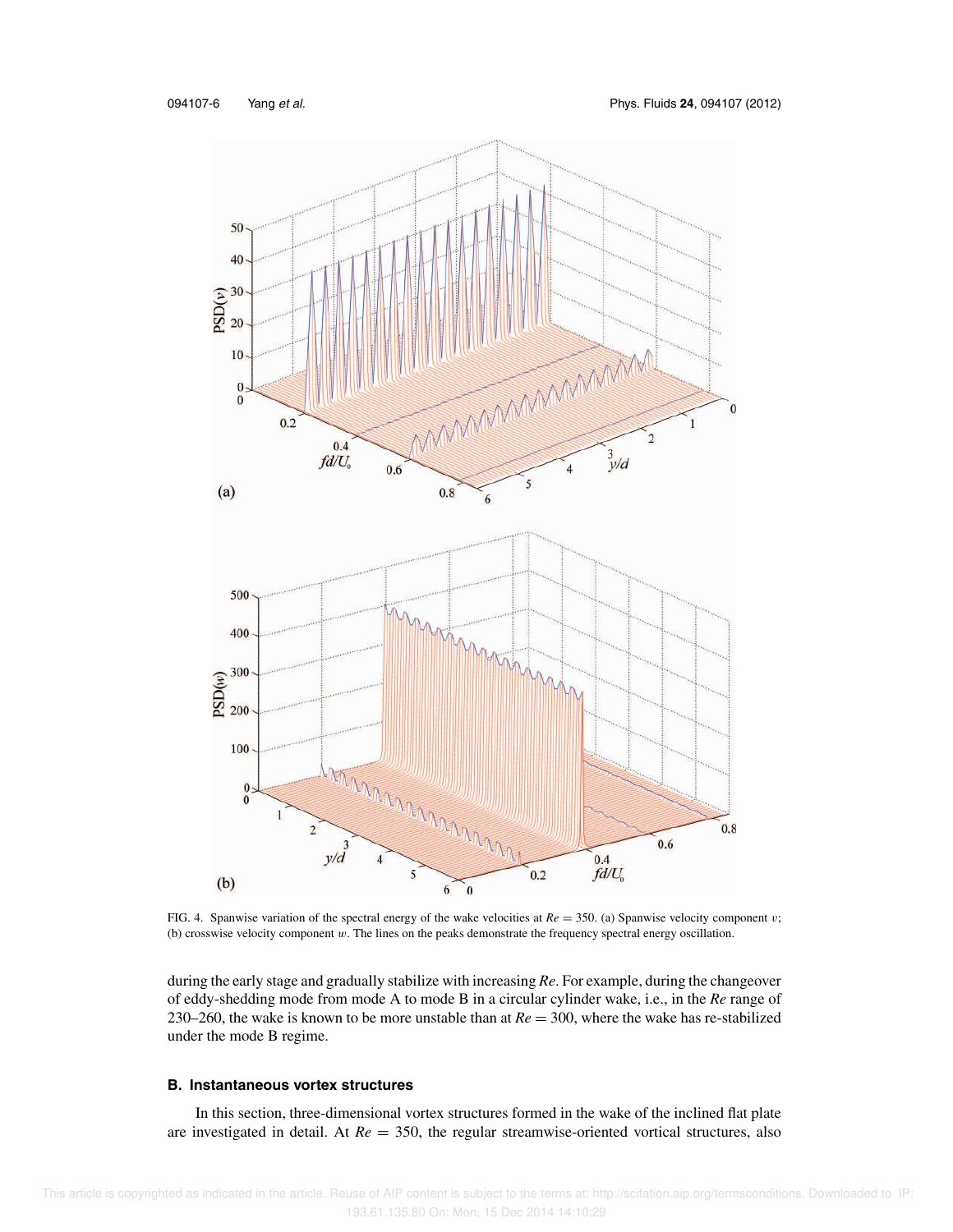

FIG. 5. Spanwise velocity component versus time at *Re* = 350. The tracking position corresponding to the frequency wave crest (a) and wave trough (b). The time-origin  $t = 0$  corresponds to a dimensionless time 700.

referred to as braids or ribs, are generated. Figure 9 shows the top view of an instantaneous 3D iso-surface of  $-\lambda_2$  at  $Re = 350$ , which indicates a strict spanwise periodicity. The superiority of the  $\lambda_2$ -method to extract the vortex topology from a three-dimensional flow field is discussed in detail in Ref. 30. The streamwise vortex structures appear repeatedly at the same spanwise location during alternating shedding cycles. This scenario implies a simple spanwise subharmonic behavior, which corresponds to the excitation of the *f*<sup>1</sup> / 2 frequency.

It should be noted that the spanwise periodicity, at lower *Re*, is not as regularly distributed in the spanwise direction as it is at  $Re = 350$ . From the top view at  $Re = 325$  in Fig. 10, it is obvious that the periodic structures in the spanwise direction have different length scales. In fact, Fig. 10 indicates two length scales approximately equal to 0.5*d* and 0.8*d*, which represent the small and large structures, respectively. The scales of the other structures are distributed between these two values.

Instantaneous plots of the streamwise vorticity  $\omega_x$  in different cross-sectional  $(y, z)$ -planes in the near wake and in the far wake are shown in Figs.  $11(a)$ – $11(c)$  and  $11(d)$ – $11(f)$ , respectively. Irregular streamwise vortex distributions occur at every cross section. In the near wake, the streamwise vortex pairs have a shorter length scale in the range  $4 \lesssim y/d \lesssim 5$ , in which the subharmonic-frequency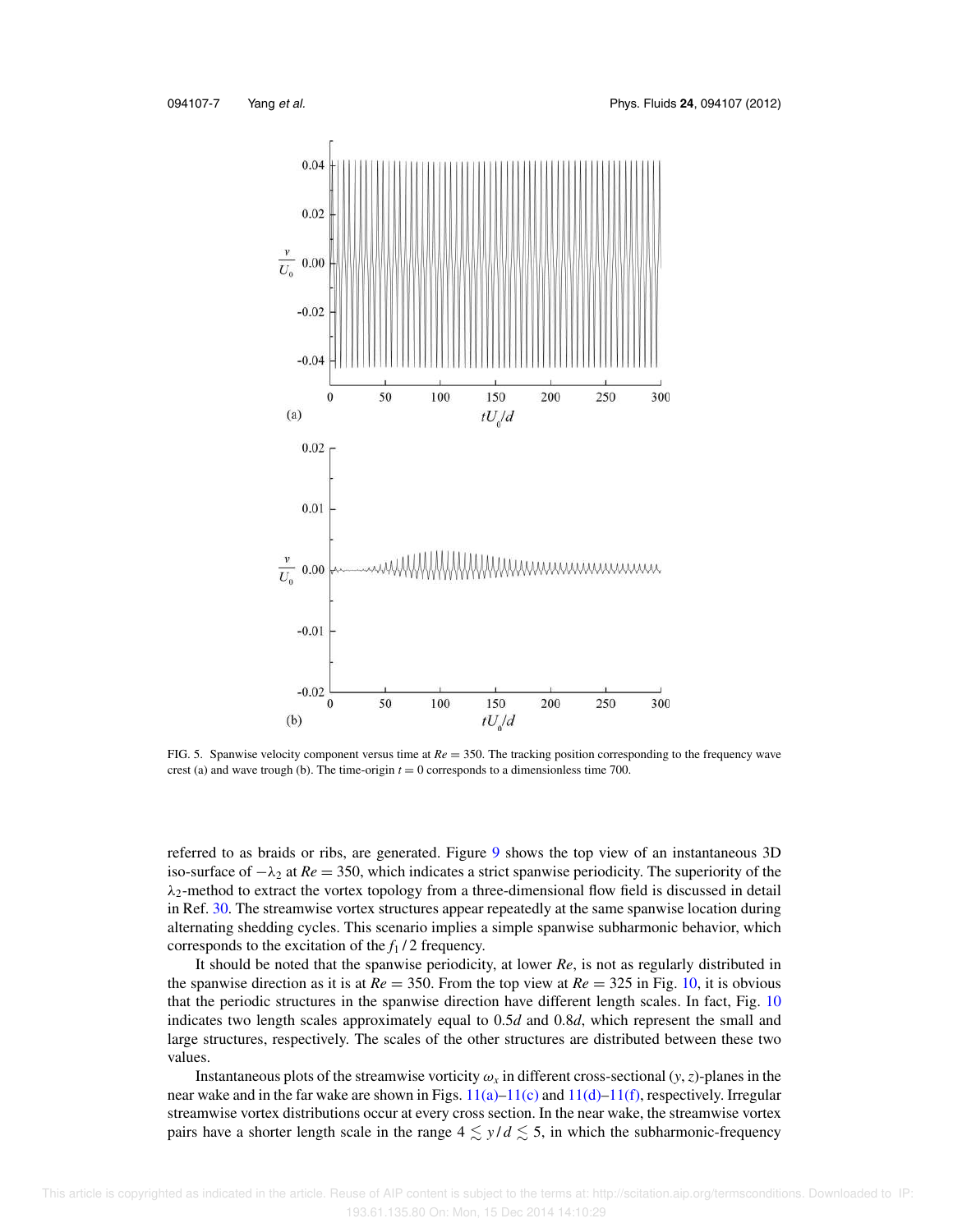

FIG. 6. Spanwise variation of the spectral energy of the wake velocities at  $Re = 325$ . (a) Spanwise velocity component v; (b) crosswise velocity component w.

spectral energy is very low in Fig.  $6(a)$ . On the contrary, the streamwise vortex pairs have a larger length scale in the range  $1 \leq y/d \leq 2$ , where the subharmonic-frequency spectral energy is highest.

The side-views of the wake in Fig. 12 show that the streamwise vorticity  $\omega_x$  at  $Re = 325$ is substantially higher in the large-length-scale region in Fig. 12(a) than in the short-length-scale region in Fig. 12(b), i.e., consistent with the cross-sectional plots in Fig. 11. The side-views of the wake at *Re* = 350, on the other hand, reflect the spanwise periodicity of the streamwise vorticity at this particular Reynolds number, as seen also in the top view in Fig. 9. The opposite sign of  $\omega_x$  in Figs. 12(c) and 12(d) suggests a spanwise periodicity close to two times the distance between the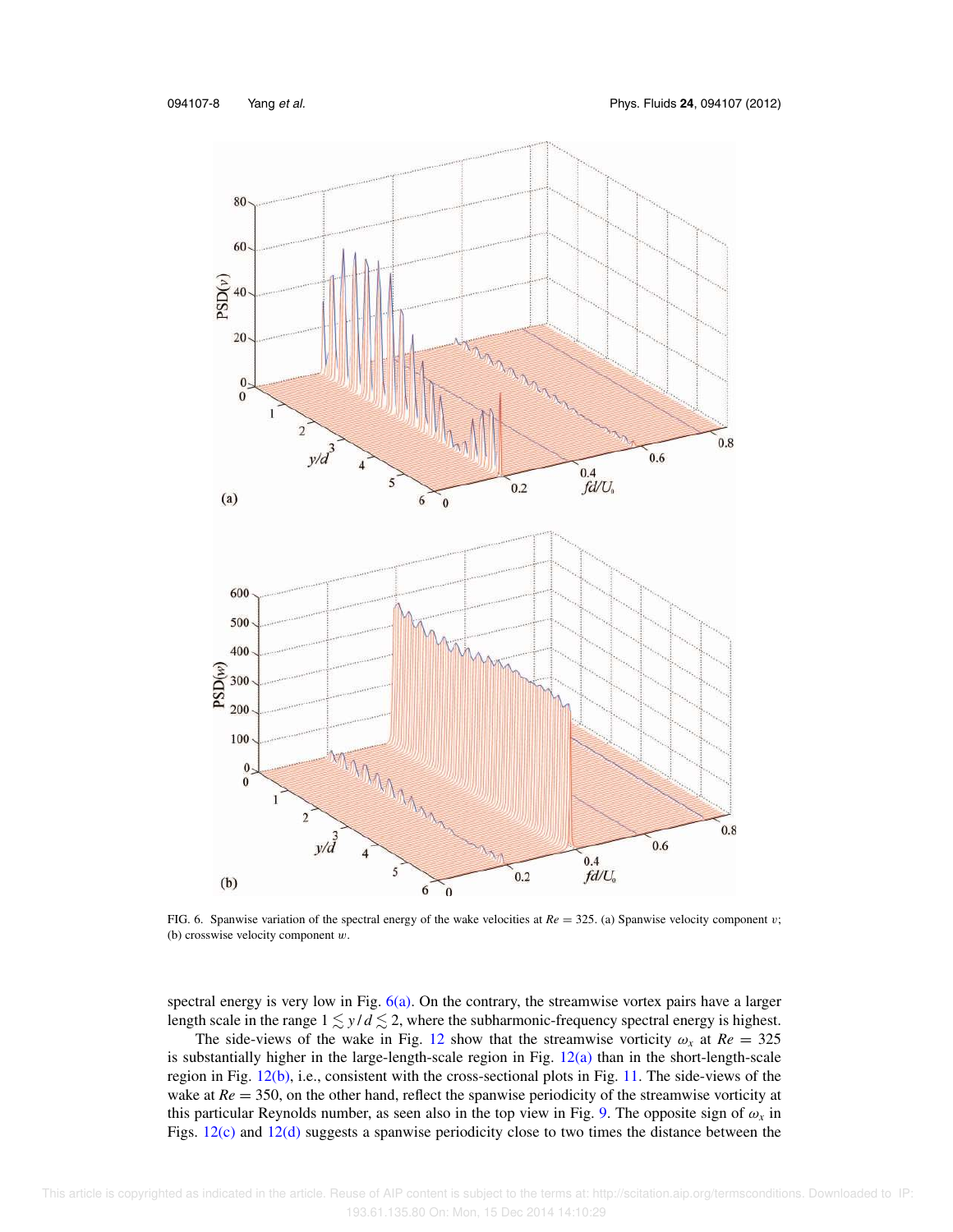

FIG. 7. Spanwise averaged spectra of (a) the crosswise velocity component at *Re* = 400, (b) the spanwise velocity component at different *Re*.

two (*x*, *z*)-planes, i.e., about 0.6*d*, which is fully consistent with the spanwise periodicity revealed by the  $\lambda_2$ -contours in Fig. 9.

The distribution of the cross-stream vorticity  $\omega_z$  in the  $(x, y)$ -planes near the leading edge and trailing edge are shown in Figs. 13(a) and 13(b), respectively. From the  $\omega_z$  contours, it is found that  $\omega_z$  is weak in the small-length-scale region and strong in the large-length-scale region in the wake. These non-equidistant spanwise vortex structures suggest that as *Re* is lower than 350, the 3D instability mechanism is not sufficiently strong to form identical streamwise structures along the span. At some positions along the plate span, the 3D scales are small and the generated in-line streamwise vortices are very weak. This leads to a discontinuous distribution of the streamwise structures in the wake.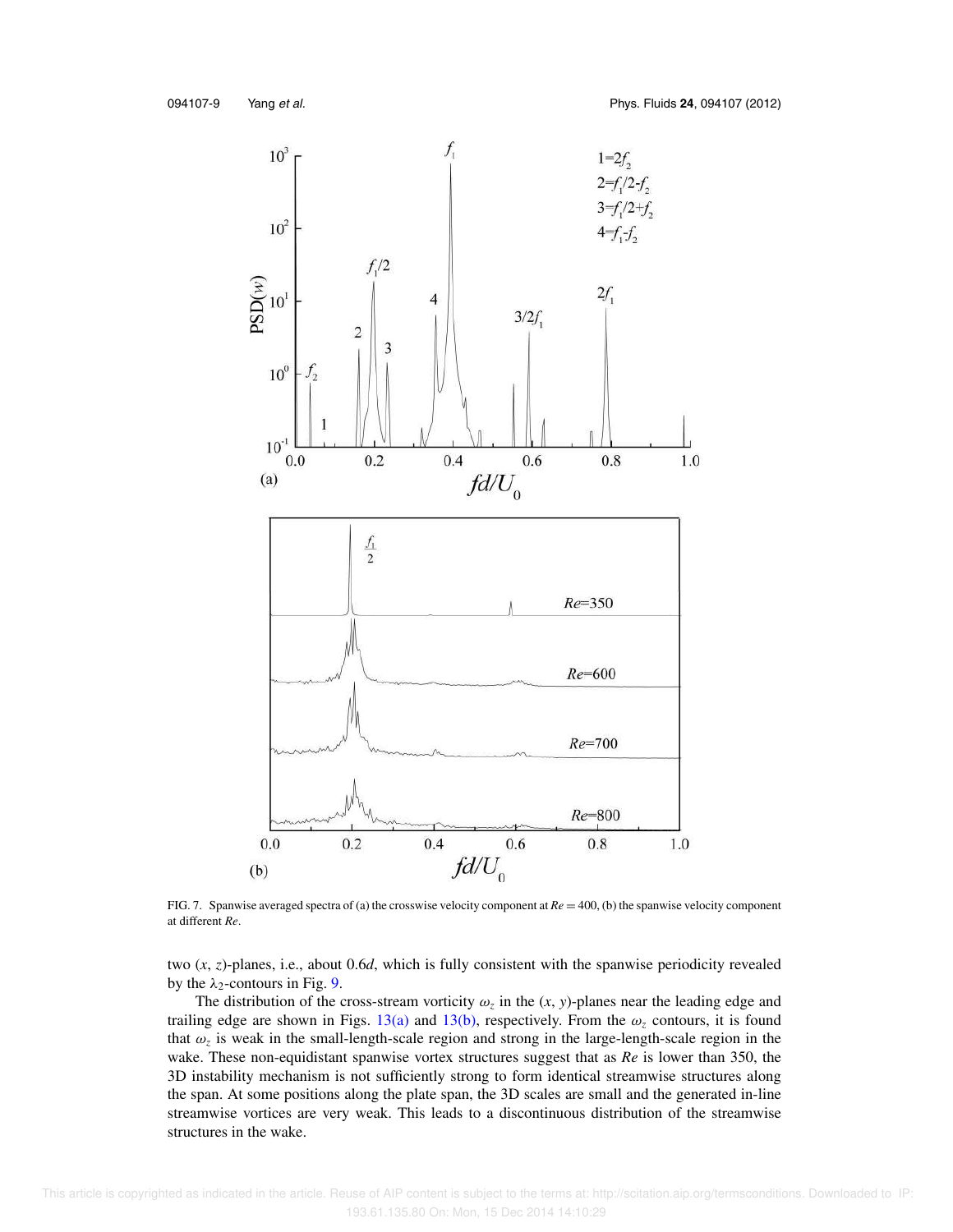

FIG. 8. Spanwise variation of the spectral energy of the spanwise velocity component v, at  $Re = 400$ .

As the Reynolds number is increased above 400, the complexity of the vortex structures in the wake increases gradually with *Re*. The plot of the iso-contours of  $\lambda_2$  in Fig. 14 shows that the vorticity field now possesses multiple length scales co-existing with the quasi-coherent von Kármán cells. The irregularities of the vorticity field in Fig. 14 appear as distinctly different from the quasi-regular topology at *Re* = 325 in Fig. 10 and the strictly regular flow field at *Re* = 350 shown in Fig. 9.

At the highest Reynolds number considered in this study, i.e., *Re* = 800, the wake behind the inclined plate appears as more chaotic than at the lower Reynolds numbers and the spanwise-oriented von Kármán vortices are scarcely visible anymore due to the vigorous three-dimensionalization of the wake. The instantaneous flow field in Fig. 15 closely resembles the wake behind a normal flat plate at  $Re = 750$ , as studied recently by Narasimhamurthy and Andersson.<sup>20</sup>



FIG. 9. Instantaneous iso-surface of  $-\lambda_2$  at  $Re = 350$ .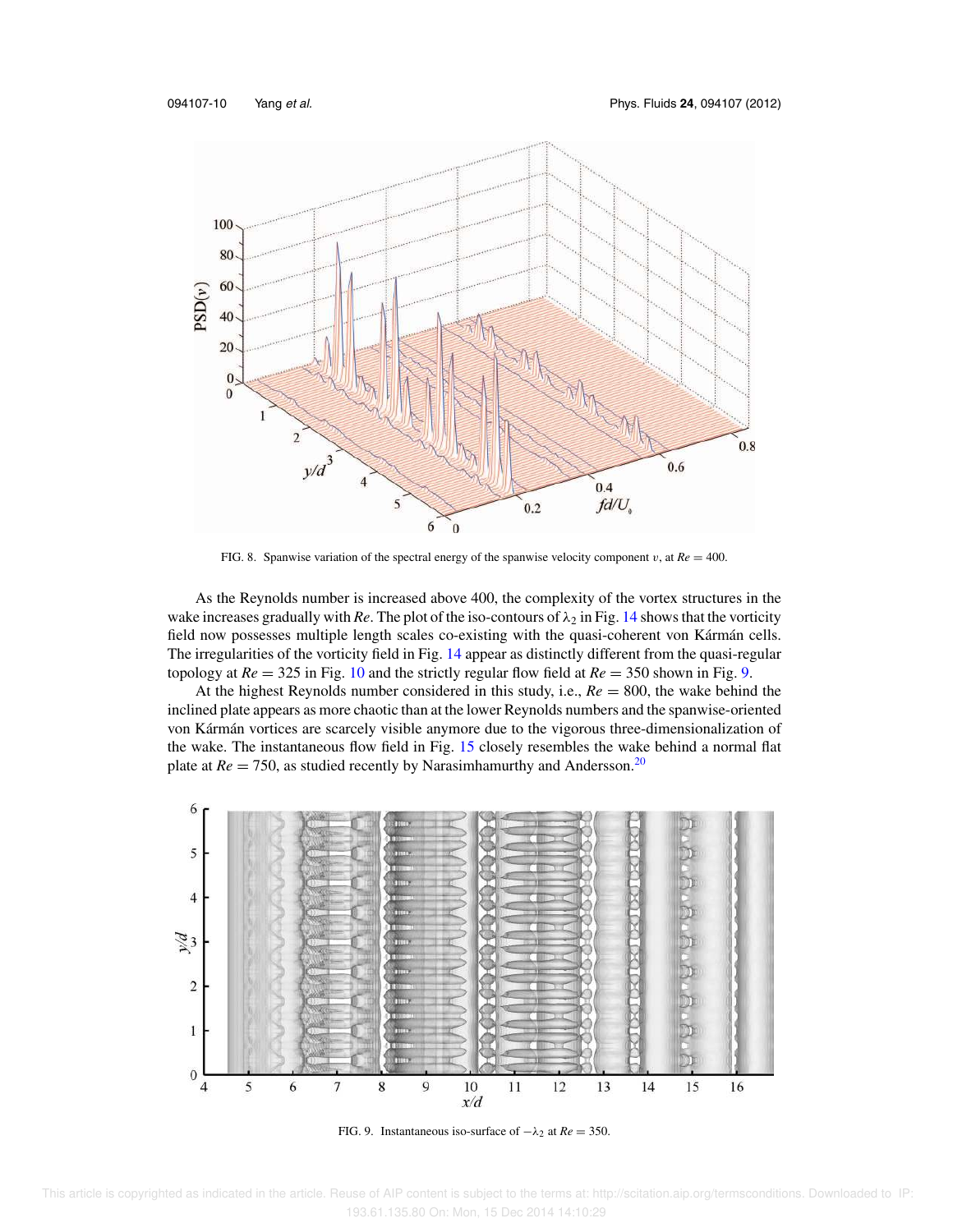

FIG. 10. Instantaneous iso-surface of  $-\lambda_2$  at  $Re = 325$ .

## **C. Spanwise wavelength**

The spanwise wavelength  $\Lambda$  is estimated by means of the two-point correlation function in the spanwise direction. In the present study, the autocorrelation function of the spanwise velocity signal  $v(j, t)$  defined as

$$
R_{vv}(l,t) = \frac{\frac{1}{N} \sum_{j=1}^{N} v(j,t) v(j+l,t)}{\frac{1}{N} \sum_{j=1}^{N} v^{2}(j,t)}
$$
(4)



FIG. 11. Contour plots of the streamwise vorticity  $\omega_x$  in a cross-sectional  $(y, z)$ -plane in the near (a)–(c) and far (d)–(f) wake for  $Re = 325$ . Contour levels are from -4.8 to 4.8 in steps of 0.192 for (a)–(c), and in steps of 0.0384 for (d)–(f).

 This article is copyrighted as indicated in the article. Reuse of AIP content is subject to the terms at: http://scitation.aip.org/termsconditions. Downloaded to IP: 193.61.135.80 On: Mon, 15 Dec 2014 14:10:29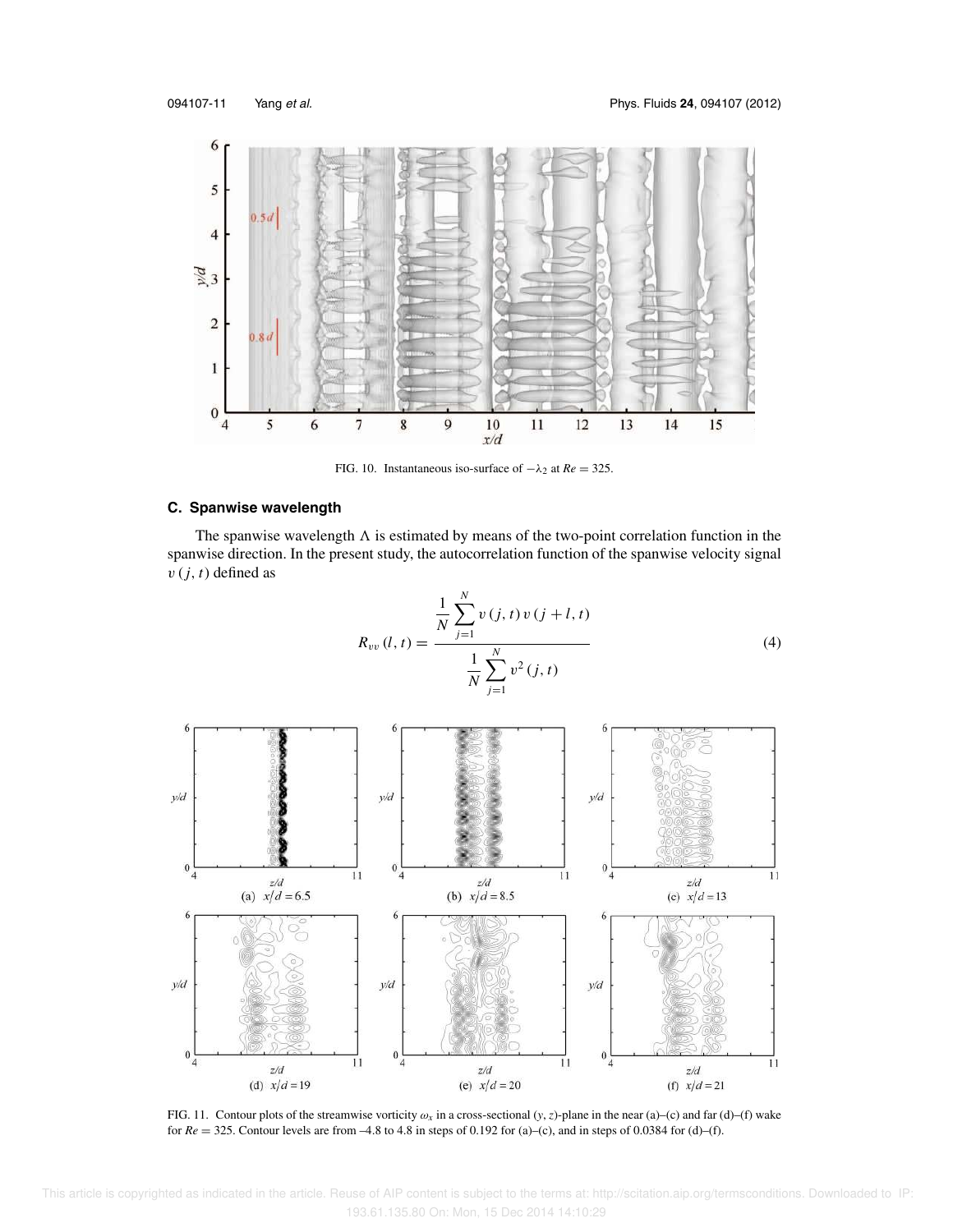

FIG. 12. Side-view of the streamwise vorticity  $\omega_x$  in the  $(x, z)$ -plane at different spanwise positions for  $Re = 325$  (a) and (b) and  $Re = 350$  (c) and (d). Contour levels are from  $-4.8$  to 4.8 in steps of 0.1.

 This article is copyrighted as indicated in the article. Reuse of AIP content is subject to the terms at: http://scitation.aip.org/termsconditions. Downloaded to IP: 193.61.135.80 On: Mon, 15 Dec 2014 14:10:29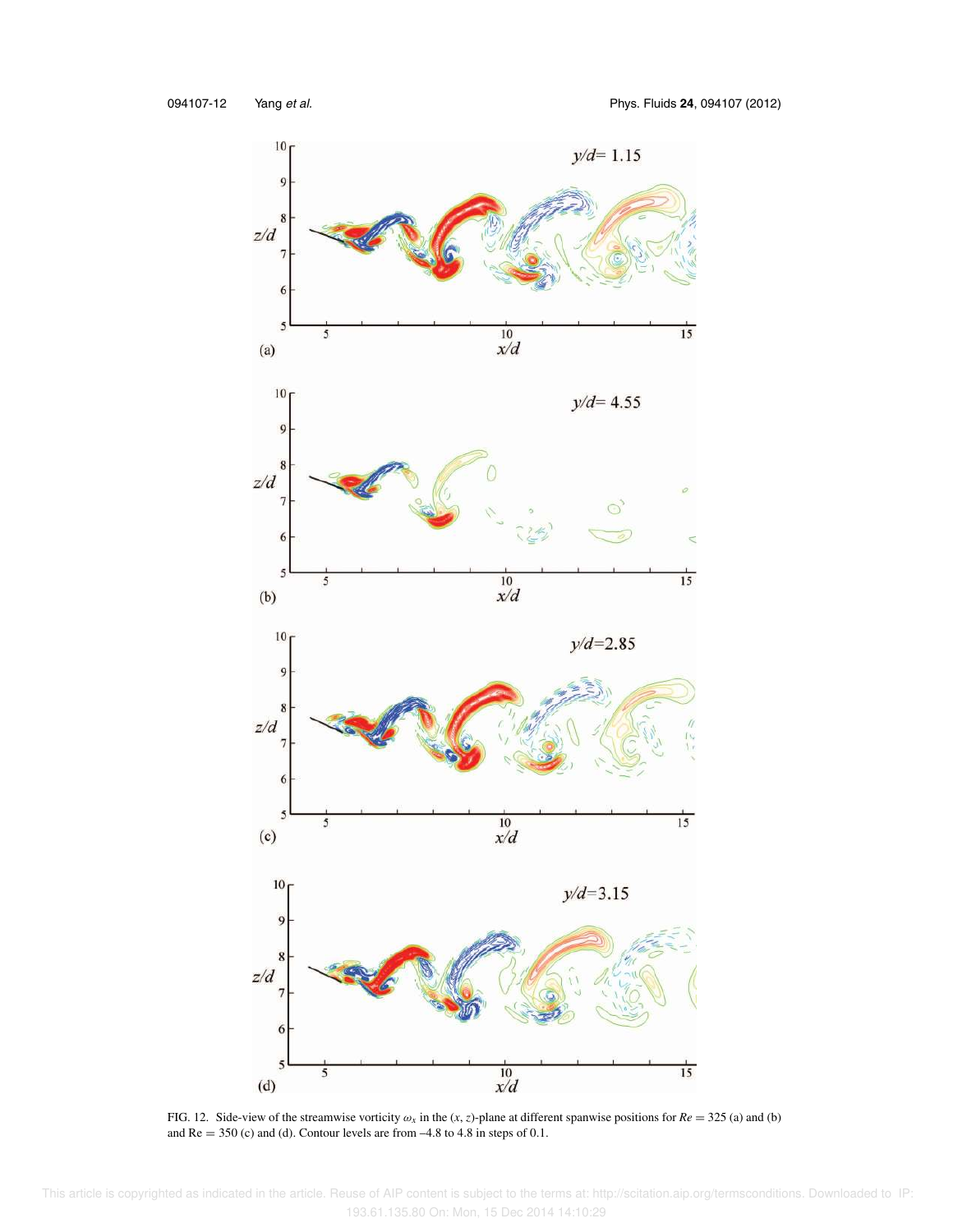

FIG. 13. Contour plots of the cross-stream vorticity  $\omega_z$  in  $(x, y)$ -planes for  $Re = 325$ . (a) Adjacent to the leading edge of the inclined plate at  $z/d = 7.7$ ; (b) adjacent to the trailing edge at  $z/d = 7.3$ .

was used to compute the wavelength,  $N = 72$  is the number of points per record, and *l* is the spatial shift. The calculated autocorrelation function was searched for the first maximum, which measured the instantaneous wavelength  $\Lambda(t)$ . The wavelengths at different *Re* are obtained by calculating the highest probability of occurrence of  $\Lambda(t)^{31}$  over a time interval of 300*d* / *U*<sub>0</sub>. The data shown in Fig. 16 are non-dimensionalized by the projected width  $d' = d \sin \alpha$  for the present inclined flat plate case.

Thompson *et al.*<sup>23</sup> indicated that two unstable modes were found in the wake flow past a normal flat plate, i.e.,  $\alpha = 90^\circ$ . These two modes have longer and shorter dominant wavelengths of  $\Lambda = 5 - 6d$  and  $\Lambda \approx 2d$ , respectively. In the present investigation, the spanwise wavelength calculated from the individual time-traces of three different velocity components over the entire Reynolds number range investigated are all distributed around  $\Lambda/d' \approx 2.0$  (Fig. 16). This is consistent with the second instability mode A observed by Julien *et al.*<sup>32,33</sup> at  $Re \approx 125$ , see also the review by Thompson *et al.*<sup>23</sup>



FIG. 14. Instantaneous iso-surface of  $-\lambda_2$  at  $Re = 400$ .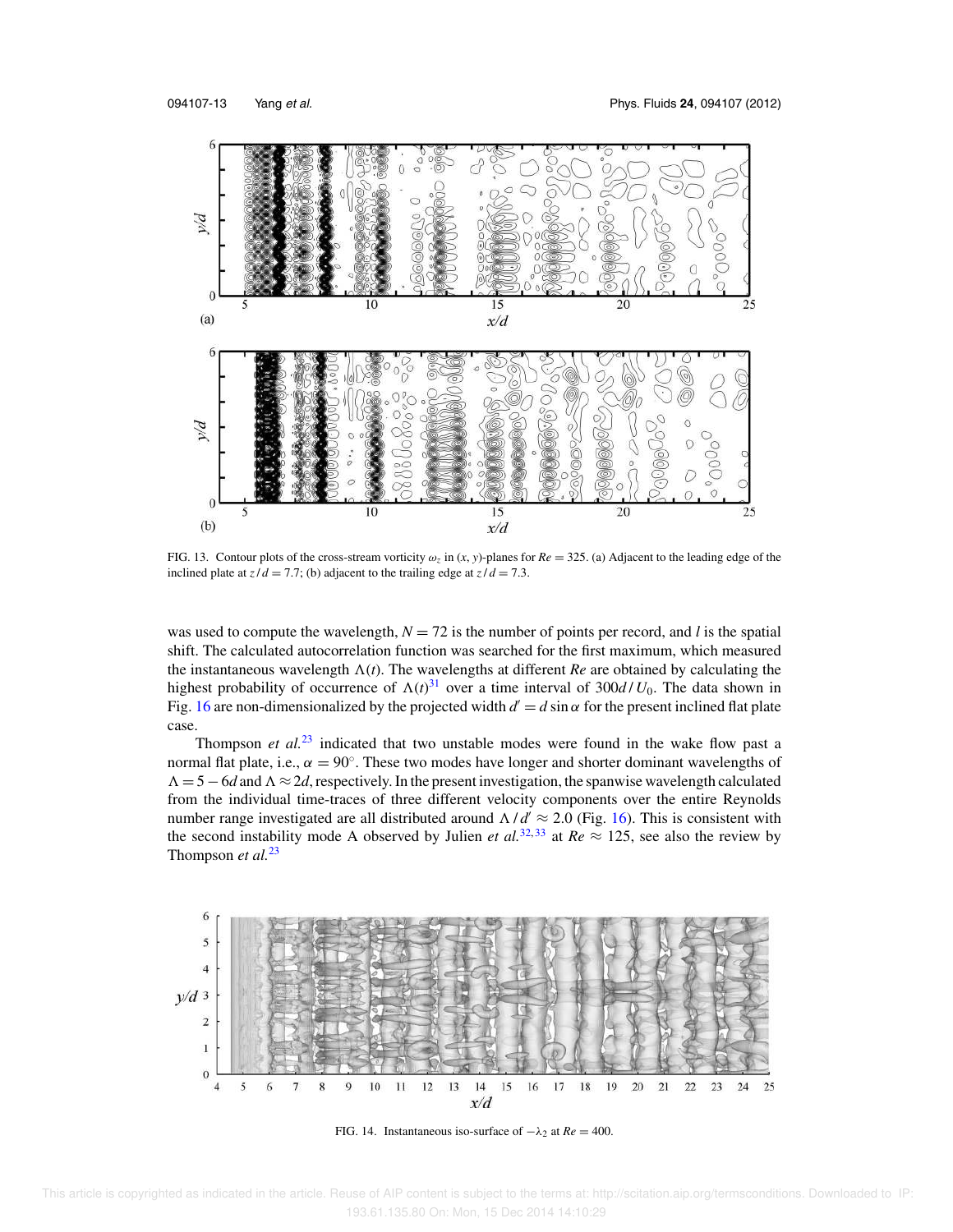

FIG. 15. Perspective view of the streamwise vorticity  $\omega_x = \pm 1.0$  (blue and yellow) and spanwise vorticity  $\omega_y = \pm 1.0$  (green and red) vortices at  $Re = 800$ .

Figure 17(a) exhibits the probability density function (PDF) of  $\Lambda$ , which is deduced from the streamwise velocity component at  $Re = 400$ . From Figs. 3(a) and 7(a) we know that two basic frequencies co-exist at this  $Re$  and the other frequency peaks are linear combinations of  $f_2$  and  $f_1$ /2. The PDF peaks in Fig. 17(a) correspond to  $\Lambda = 0.8749$ , 1.7701, and 2.7491. The streamwise vortex structures corresponding to these three dominant wavelengths produce the frequency peaks in Fig.  $7(a)$ .



FIG. 16. The spanwise wavelength  $\Lambda$  normalized with the projected plate width  $d' = d \sin \alpha$  versus Reynolds number *Re* at  $x/d = 6.0$  and  $z/d = 8.0$ .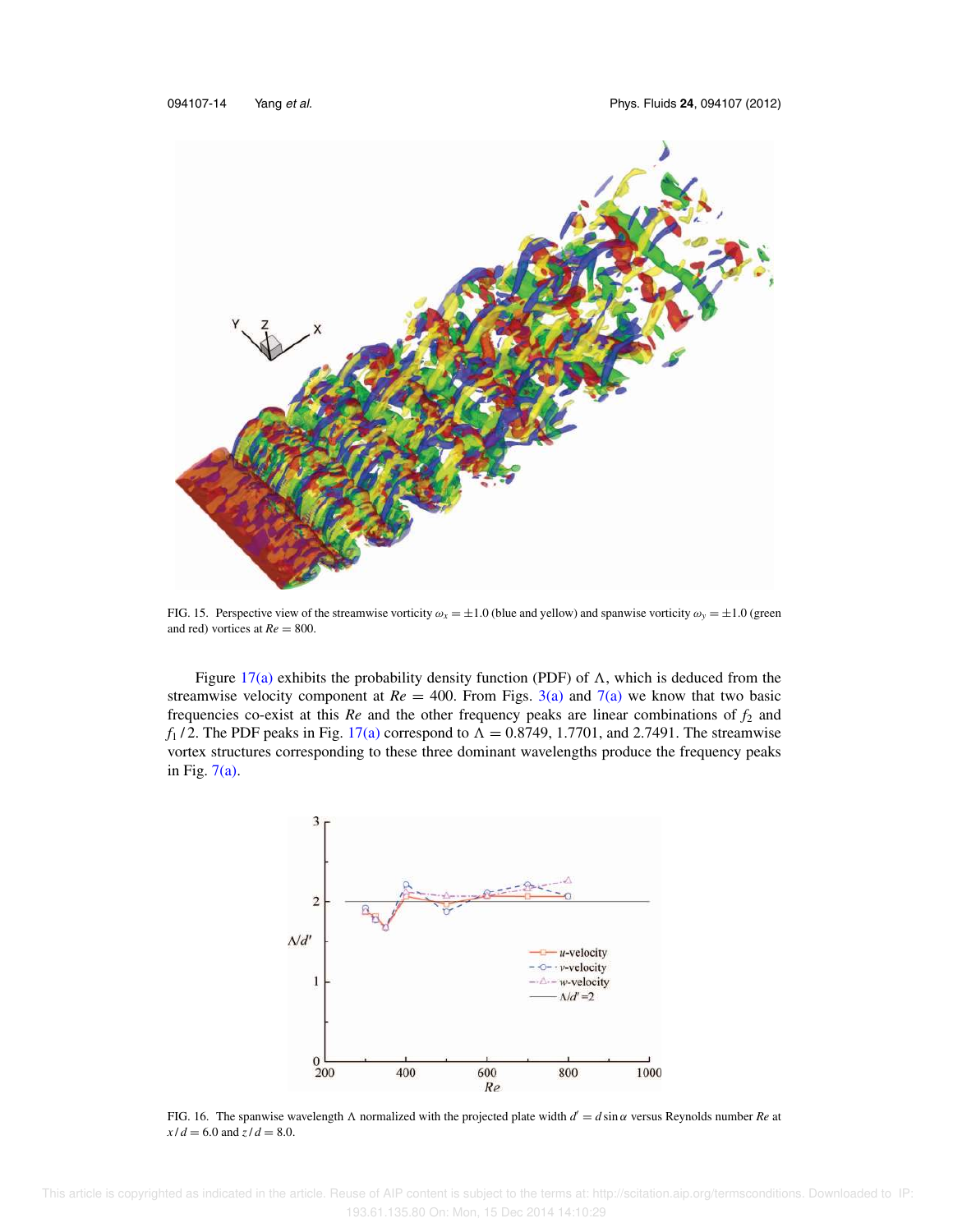

FIG. 17. (a) PDF distribution of spanwise wavelength taken from the streamwise velocity component *u* at *Re* = 400. The calculated values are shown as discrete points, whereas the lines are curves fitted to the points. (b) Fitting curves of the PDFs at different Reynolds numbers.

The lines in Figs. 17(a) and 17(b) are the fitting curves of the PDFs at different Reynolds numbers. The fitting function is a summation of Gaussian functions with different parameters such as

$$
PDF(\Lambda) = \sum_{i=1}^{n} a_i \exp\left(-\left(\frac{\Lambda - b_i}{c_i}\right)^2\right).
$$
 (5)

The curves in Fig. 17(b) show results fitted to discrete data points for five different Reynolds numbers. The existence of three distinct spanwise wavelengths, as for *Re* = 400, cannot be observed for higher *Re*. The dominant wavelength  $\Lambda \lesssim 1d$ , however, seems to persist at all Reynolds numbers, although its signature gradually diminishes with higher *Re*. At the highest Reynolds number *Re* = 800, a continuous range of spanwise length scales has evolved, in keeping with the notion of a turbulent-like flow field.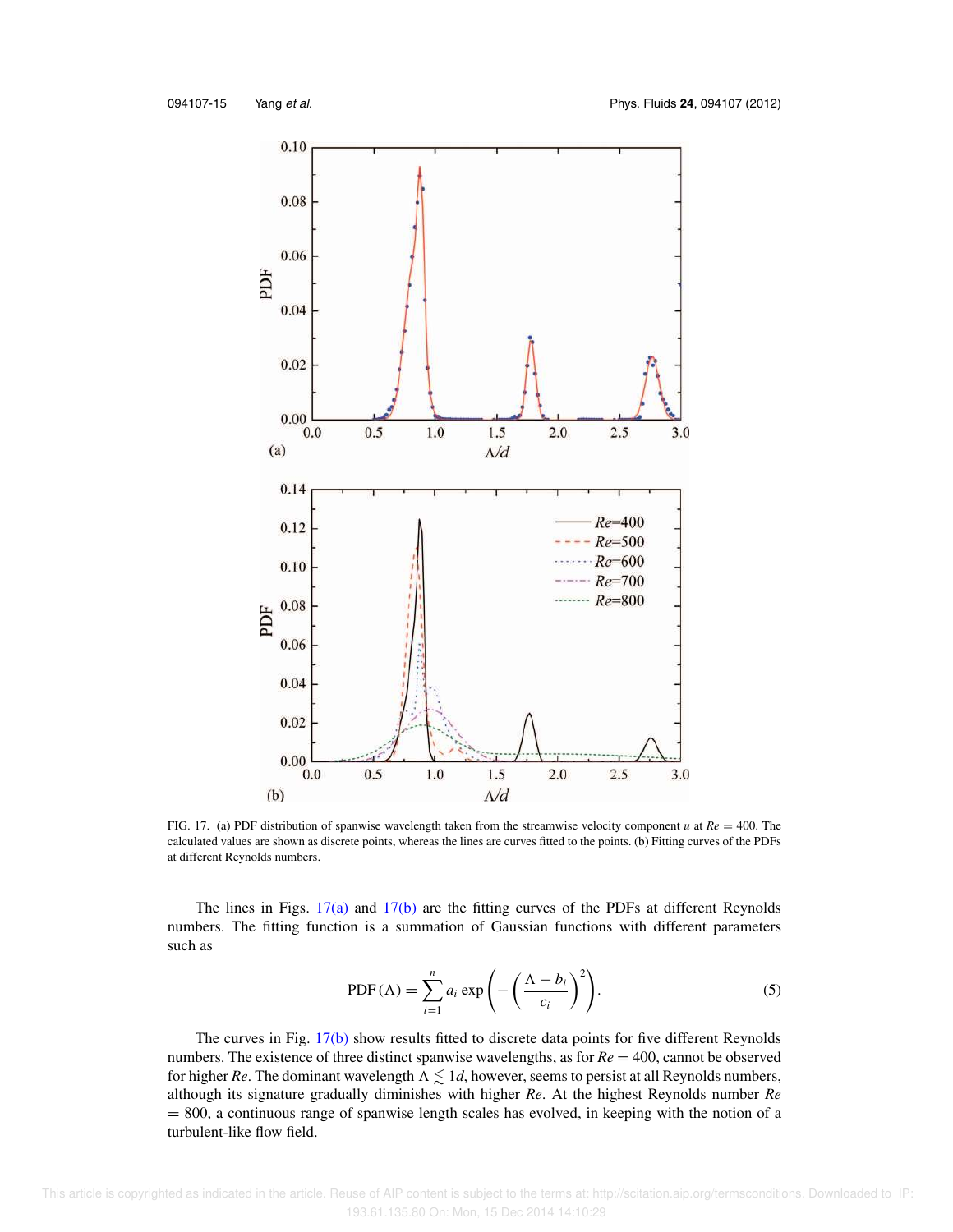#### **IV. CONCLUSIONS**

Three-dimensional numerical simulations have been employed to investigate the transition phenomena in the wake of a flat plate, which is inclined to the free stream at an angle of attack of 25◦ . As the Reynolds number increased above 350, the present numerical results give a nearly constant Strouhal number, which is lower than the two-dimensional simulation results reported earlier by Zhang *et al.*<sup>24</sup> This is rather surprising since the Strouhal number in the wake of a normal flat plate achieves a constant value at a much higher Reynoldes number, i.e., beyond  $Re \approx 3000$ .<sup>34</sup> At the early stage of the occurrence of the three-dimensional effects, the streamwise vortices are not regularly distributed in the spanwise direction. This is probably due to the relatively low strength of the braid vortices stretching from the spanwise vortex rollers.

As *Re* is increased to 350, identical pairs of counter-rotating streamwise vortices are formed along the spanwise direction. With further increase of  $Re$ , for example, at  $Re = 400$ , more than one basic frequency is excited and accompanied by multiple dominant spanwise wavelengths. With the variation of Reynolds number, the frequency evolutions of the present 3D simulations reveal a transition process via the sequential occurrence of the period-doubling bifurcations and the various incommensurate bifurcations as indicated by Zhang *et al.*<sup>24</sup>

By using the autocorrelation method, the spanwise wavelength was estimated, from each of the three velocity components and time histories over 300 non-dimensional time units. The calculations indicate that the spanwise wavelength non-dimensionalized by the projected width of the plate, approximately maintains a constant value 2.0 at all Reynolds numbers investigated. This value is in good agreement with the wavelength of the second instability detected in the Floquet analysis of the normal flat plate case.

From the detailed analysis, the transition characteristics in the wake of an inclined flat plate could be described as follows: In the early stage of the transition, the three-dimensional effects are not sufficiently strong to form equivalent streamwise vortices all along the spanwise direction. The Strouhal number initially increases with Reynolds number. As equal-sized secondary vortical structures are formed in the wake, the Strouhal number reaches a constant value. It has been conclusively shown that the spanwise wavelength remains almost constant in the entire threedimensional transition process, and exhibits a Gaussian distribution about its mean value.

#### **ACKNOWLEDGMENTS**

This work has received support from the Research Council of Norway (Program for Supercomputing) through a grant of computing time. We thank the anonymous referees for helpful suggestions.

<sup>&</sup>lt;sup>1</sup>M. Breuer and N. Jovičić, "Separated flow around a flat plate at high incidence: an LES investigation," J. Turbul. **2**, 1 (2001).

 $2$  M. Breuer, N. Jovičić, and K. Mazaev, "Comparison of DES, RANS and LES for the separated flow around a flat plate at high incidence," Int. J. Numer. Methods Fluids **41**, 357 (2003).

 $3C$ . H. K. Williamson, "The existence of two stages in the transition to three dimensionality of a circular cylinder wake," Phys. Fluids **31**, 3165 (1988).

<sup>4</sup>C. H. K. Williamson, "The natural and forced formation of spot-like 'vortex dislocations' in the transition of a wake," J. Fluid Mech. **243**, 393 (1992).

<sup>5</sup>C. H. K. Williamson, "Three-dimensional wake transition," J. Fluid Mech. **328**, 345 (1996).

<sup>6</sup>C. H. K. Williamson, "Vortex dynamics in the cylinder wake," Annu. Rev. Fluid Mech. **28**, 477 (1996).

 $<sup>7</sup>$  D. Barkley and R. D. Henderson, "Three-dimensional Floquet stability analysis of the wake of circular cylinder," J. Fluid</sup> Mech. **322**, 215 (1996).

<sup>8</sup> H. Zhang, U. Fey, B. R. Noack, M. Konig, and H. Eckelmann, "On the transition of the cylinder wake," Phys. Fluids **7**, 779 (1995).

<sup>9</sup> S. C. Luo, Y. T. Chew, and Y. T. Ng, "Characteristics of square cylinder wake transition flows," Phys. Fluids **15**, 2549 (2003).

<sup>10</sup> S. C. Luo, X. H. Tong, and B. C. Khoo, "Transition phenomena in the wake of a square cylinder," J. Fluids Struct. **23**, 227 (2007).

<sup>&</sup>lt;sup>11</sup> X. H. Tong, S. C. Luo, and B. C. Khoo, "Transition phenomena in the wake of an inclined square cylinder," J. Fluids Struct. **24**, 994 (2008).

<sup>12</sup> J. Robichaux, S. Balachandar, and S. P. Vanka, "Three-dimensional Floquet instability of the wake of square cylinder," Phys. Fluids **11**, 560 (1999).